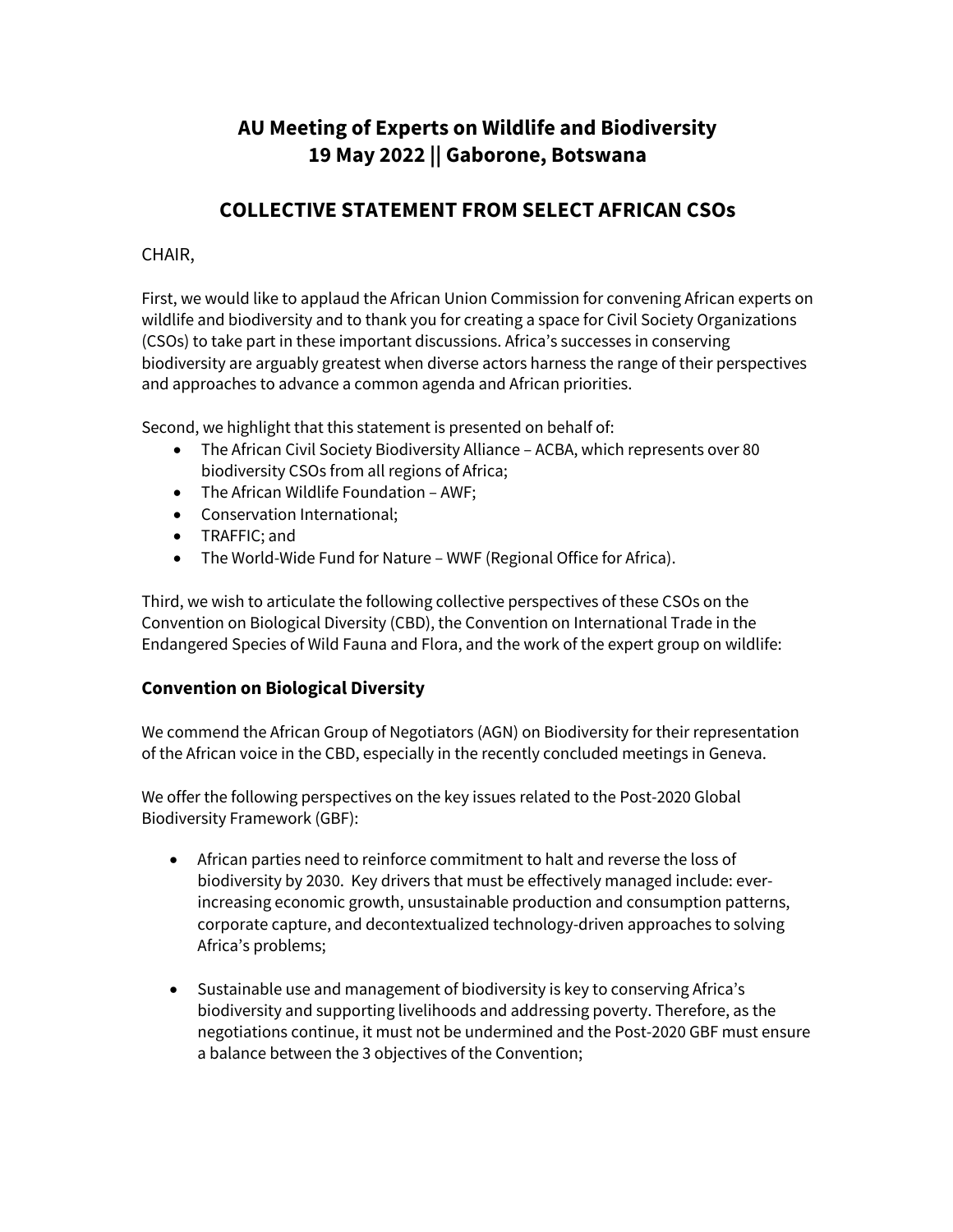- The ability of African and other developing country parties to address the biodiversity emergency is hampered by inadequate financing and other means of implementation. Securing adequate, predictable and sustainable financing from a variety of sources, efficiently using existing resources, and redirecting or halting public and private financial flows that are harmful to biodiversity is therefore essential to nature-positive outcomes across all sectors;
- We emphasize that there must be fair and equitable sharing of benefits arising from the use of genetic resources in any form and format. Therefore, Digital Sequence Information is urgent and is linked to resource mobilization. Consequently, it should be addressed in the forthcoming Post-2020 GBF to guard against the growing menace of biopiracy.
- Further, capacity building should be prioritized and made accessible to Parties and stakeholders vulnerable to biodiversity loss and fundamental to stronger conservation outcomes- women, youth, Indigenous Peoples and Local Communities, and others.
- The UNFCCC COP 27 being held in Egypt in November 2022 is a chance for effective and stronger participation by African countries and to ensure coherence, safeguarding against any action aimed at climate change having unintended adverse impacts on biodiversity and people and that they prioritize African-relevant solutions for the climate and biodiversity emergencies.
- A robust mechanism for reviewing and reporting in a timely manner should be agreed as an integral part of the Post 2020 GBF.
- We recognize the important role of area-based conservation in halting biodiversity loss and urge African parties to prioritize effective management of existing Protected and Conserved areas (PCAs). Any further expansion of such areas should be informed by the African context, respecting for the rights of IPLCs given the significant biodiversity outside protected areas. It is important to note that protected areas must be complemented by the 100% sustainable management of other productive ecosystems

#### **Convention on International Trade in Endangered species of Wild Fauna and Flora**

- We commend the African Union Commission for convening this meeting which should lay the foundation for greater dialogue between African experts on CBD and Wildlife. We believe that dialogue between conventions is necessary and can enhance their complementarity and enable African countries to strengthen outcomes for biodiversity.
- Under the CBD and UNFCCC conventions. The African Group of Negotiators have been pivotal in moblisation African priorities and facilitating formulation of common positions. We urge the African countries to explore the possibility of creating an AGN for CITES.